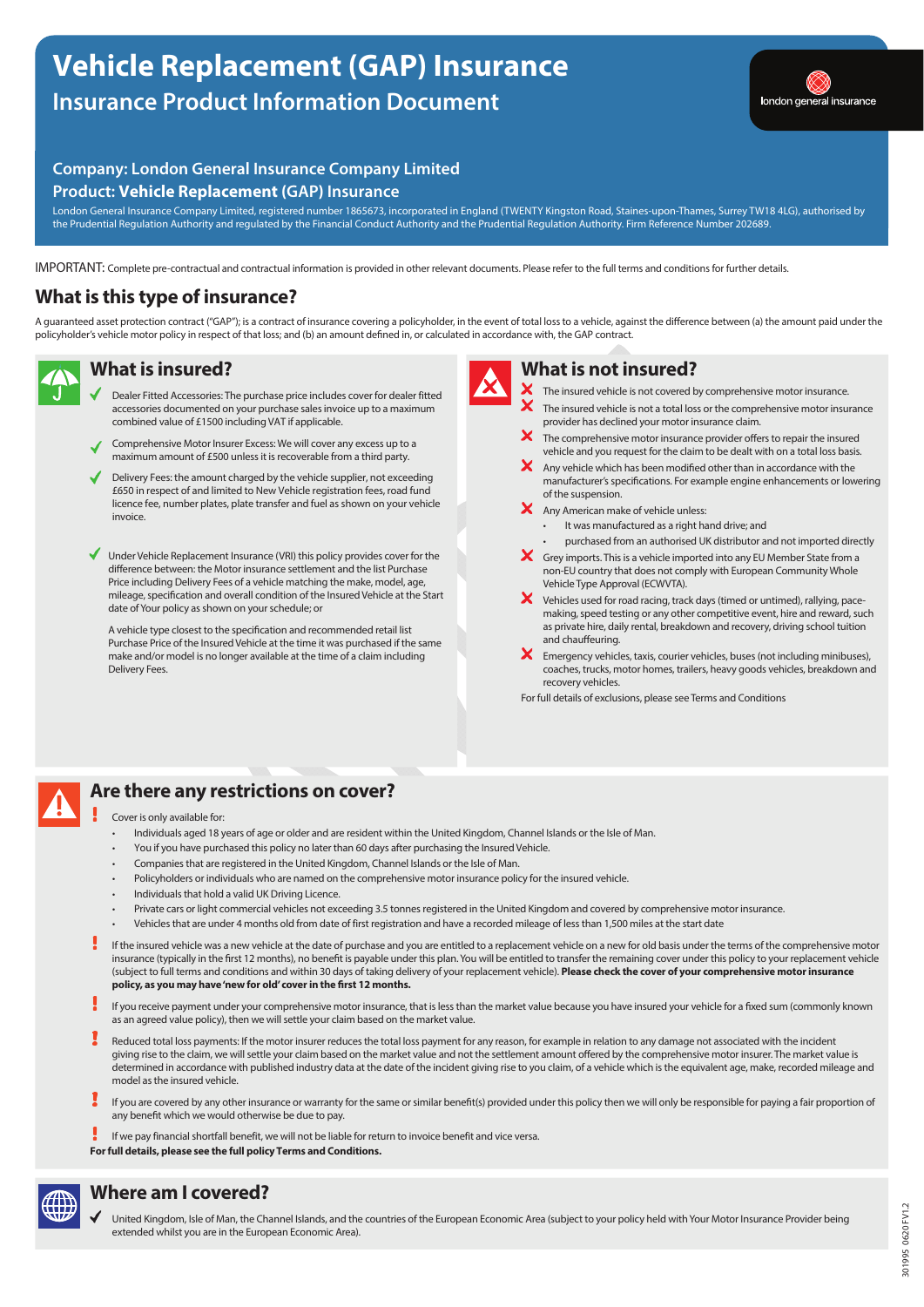

**£**

#### **What are my obligations?**

- When applying for or varying this policy or submitting a claim, you or anyone acting on your behalf must take reasonable care to answer all questions honestly and to the best of your knowledge. Failure to do so may affect the validity of your policy or the payment of your claim.
- If there is any sum still owing on your finance agreement after we have settled your claim it is your responsibility to ensure that settlement of this amount is made.
- At the time of claim you will need to provide a copy of a valid driving licence.
- You must notify the administrator as soon as possible if any of your details change during the term of the policy.
- You should not accept any offer made by the Comprehensive Motor Insurance provider until We, acting through the Administrator have given You authority to do so.
- At the time of claim the Administrator must receive evidence that you purchased the insured vehicle.
- Such evidence must include the original or a clear bona fide copy of the original printed purchase invoice of the insured vehicle.
- The invoice must detail the supplying dealer's name, address and VAT registration number and must show the full cost of the insured vehicle including the breakdown of all items, ancillary to the Insured Vehicle or not.

### **£ When and how do I pay?**

- One off payment by debit or credit card.
- Direct Debit Installments

### **When does the cover start and end?**

Return to Invoice benefit lasts for up to 12, 24, 36 or 48 months and Financial Shortfall benefit (if applicable) will last up to 60 months (please check the product details section of your GAP policy schedule for confirmation of the maximum term) from the start date shown on your schedule. It will end earlier in the event of: You failing to pay your premium for this policy when due; or

- the Insured vehicle being sold, repossessed, disposed of by you or the Finance Company, or transferred to a new owner, other than someone noted in the section "Can I transfer my policy" of the terms and conditions document; or
- a claim being settled by us; or
- Your death during the policy term.



### **How do I cancel the contract?**

You have the right to cancel your policy at any time. To cancel the policy within the 30 days, please notify the vehicle supplier. If cancelling after the 30 day period, please contact TWG Services Limited. Please see full terms and conditions for contact details. If the policy is cancelled within

30 days and there has not been a claim on the policy, a full refund of any premium will be paid. If the policy is cancelled after 30 days and no successful claim

has been made on the policy, a pro rata refund, based on the number of full unexpired months remaining on the policy will be paid.

#### **Important notes**

- A cancellation fee of £30 will apply when the policy is cancelled after 30 days from the start date on the schedule or receipt of policy terms.
- The need for Financial Shortfall cover after month 36 is significantly reduced due to the reducing balance of your finance amount outstanding and depreciation to your insured vehicle. **Please Note:** No refund will be due after the expiry date of the Return to Invoice benefit as shown on your schedule.